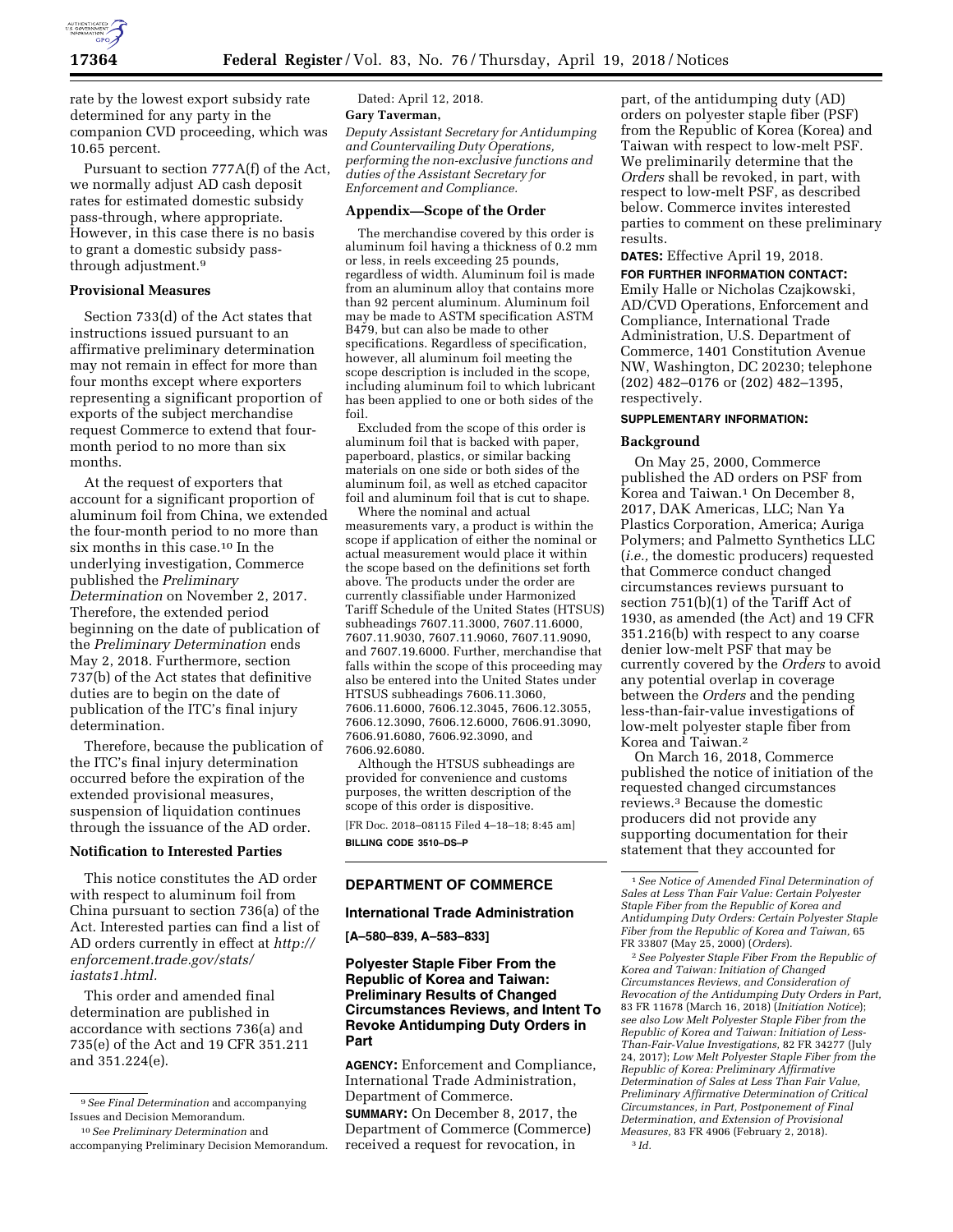substantially all of the domestic production of PSF, in the *Initiation Notice,* we invited interested parties to submit comments concerning industry support for the potential revocation, in part, as well as comments and/or factual information regarding the changed circumstances reviews.4 We received no comments or factual information from other interested parties.

## **Scope of the Orders**

The product covered by the orders is certain polyester staple fiber (PSF). PSF is defined as synthetic staple fibers, not carded, combed or otherwise processed for spinning, of polyesters measuring 3.3 decitex (3 denier, inclusive) or more in diameter. This merchandise is cut to lengths varying from one inch (25 mm) to five inches (127 mm). The merchandise subject to these orders may be coated, usually with a silicon or other finish, or not coated. PSF is generally used as stuffing in sleeping bags, mattresses, ski jackets, comforters, cushions, pillows, and furniture. Merchandise of less than 3.3 decitex (less than 3 denier) currently classifiable under the Harmonized Tariff Schedule of the United States (HTSUS) at subheading 5503.20.00.25 is specifically excluded from these orders. Also specifically excluded from these orders are polyester staple fibers of 10 to 18 denier that are cut to lengths of 6 to 8 inches (fibers used in the manufacture of carpeting). In addition, low-melt PSF is excluded from these orders. Low-melt PSF is defined as a bi-component fiber with an outer sheath that melts at a significantly lower temperature than its inner core.

The merchandise subject to these orders is currently classifiable in the HTSUS at subheadings 5503.20.00.45 and 5503.20.00.65.5 Although the HTSUS subheadings are provided for convenience and customs purposes, the written description of the merchandise under the orders is dispositive.

## **Preliminary Results of Changed Circumstances Reviews, and Intent To Revoke the Orders, in Part**

Pursuant to section 751(d)(1) of the Act, and 19 CFR 351.222(g), Commerce may revoke an AD or countervailing duty order, in whole or in part, based on a review under section 751(b) of the Act (*i.e.,* a changed circumstances review). Section 751(b)(1) of the Act requires a changed circumstances review to be conducted upon receipt of a request

which shows changed circumstances sufficient to warrant a review. Section 782(h)(2) of the Act gives Commerce the authority to revoke an order if producers accounting for substantially all of the production of the domestic like product have expressed a lack of interest in the order. Section 351.222(g) of Commerce's regulations provides that Commerce will conduct a changed circumstances review under 19 CFR 351.216, and may revoke an order (in whole or in part), if it concludes that: (i) Producers accounting for substantially all of the production of the domestic like product to which the order pertains have expressed a lack of interest in the relief provided by the order, in whole or in part; or (ii) if other changed circumstances sufficient to warrant revocation exist. Both the Act and Commerce's regulations require that ''substantially all'' domestic producers express a lack of interest in the order for Commerce to revoke the order, in whole or in part.6 Commerce has interpreted ''substantially all'' to represent producers accounting for at least 85 percent of U.S. production of the domestic like product.7

Commerce's regulations do not specify a deadline for the issuance of the preliminary results of a changed circumstances review, but provide that Commerce will issue the final results of review within 270 days after the date on which the changed circumstances review is initiated.8 Commerce did not issue a combined notice of initiation and preliminary results. As discussed above, while the statement provided by the domestic producers indicated they accounted for substantially all domestic production of PSF, the domestic producers did not offer any documentation supporting their claim.9 Thus, Commerce did not determine in the *Initiation Notice* that producers accounting for substantially all of the production of the domestic like product lacked interest in the continued application of the *Orders* as to low-melt PSF under consideration here. Further, Commerce requested interested party comments on the issue of domestic

industry support of a potential partial revocation of the *Orders.*10 Commerce received no comments concerning a lack of industry support with respect to these changed circumstances reviews.

As noted in the *Initiation Notice,*  domestic producers requested revocation of the *Orders,* in part, and supported their request. In the absence of any interested party comments received during the comment period, we preliminarily conclude that changed circumstances warrant revocation of the *Orders,* in part, because the producers accounting for substantially all of the production of the domestic like product to which the *Orders* pertain lack interest in the relief provided by the *Orders* with respect to low-melt PSF, as described above. We will consider comments from interested parties on these preliminary results of reviews before issuing the final results of these reviews.11

Accordingly, we are notifying the public of our intent to revoke the *Orders,* in part. We intend to carry out this revocation by replacing the following language currently in the scope of the *Orders:* "{i}n addition, lowmelt PSF is excluded from these orders. Low-melt PSF is defined as a bicomponent fiber with an outer sheath that melts at a significantly lower temperature than its inner core,'' with the following language: ''{i}n addition, low-melt PSF is excluded from these orders. Low-melt PSF is defined as a bicomponent polyester fiber having a polyester fiber component that melts at a lower temperature than the other polyester fiber component.''

If we make a final determination to revoke the *Orders* in part, then Commerce will apply this determination to each order as follows. If, at the time of the final determinations, there have been no completed administrative reviews of an order, then the partial revocation will be applied to unliquidated entries of merchandise subject to the changed circumstances review that were entered or withdrawn from warehouse, for consumption, on or after the date that corresponds to the date suspension of liquidation first began in the relevant proceeding. If, at the time of the final determinations, there have been completed administrative reviews of an order, then the partial revocation will be retroactively applied to unliquidated entries of merchandise subject to the changed circumstances reviews that were entered or withdrawn from warehouse, for consumption, on or after

<sup>4</sup> *Id.* 

<sup>5</sup>These HTSUS numbers have been revised to reflect changes in the HTSUS numbers at the suffix level.

<sup>6</sup>*See* Section 782(h) of the Act and 19 CFR 351.222(g).

<sup>7</sup>*See Honey from Argentina; Antidumping and Countervailing Duty Changed Circumstances Reviews; Preliminary Intent to Revoke Antidumping and Countervailing Duty Orders,* 77 FR 67790, 67791 (November 14, 2012) (*Honey from Argentina Prelim*), unchanged in *Honey from Argentina; Final Results of Antidumping and Countervailing Duty Changed Circumstances Reviews; Revocation of Antidumping and Countervailing Duty Orders,* 77 FR 77029 (December 31, 2012) (*Honey from Argentina Final*).

<sup>8</sup>*See* 19 CFR 351.216(e).

<sup>9</sup>*See Initiation Notice.* 

 $^{10}\,Id.$ 

<sup>11</sup>*See e.g., Honey from Argentina Prelim;*  unchanged in *Honey from Argentina Final.*